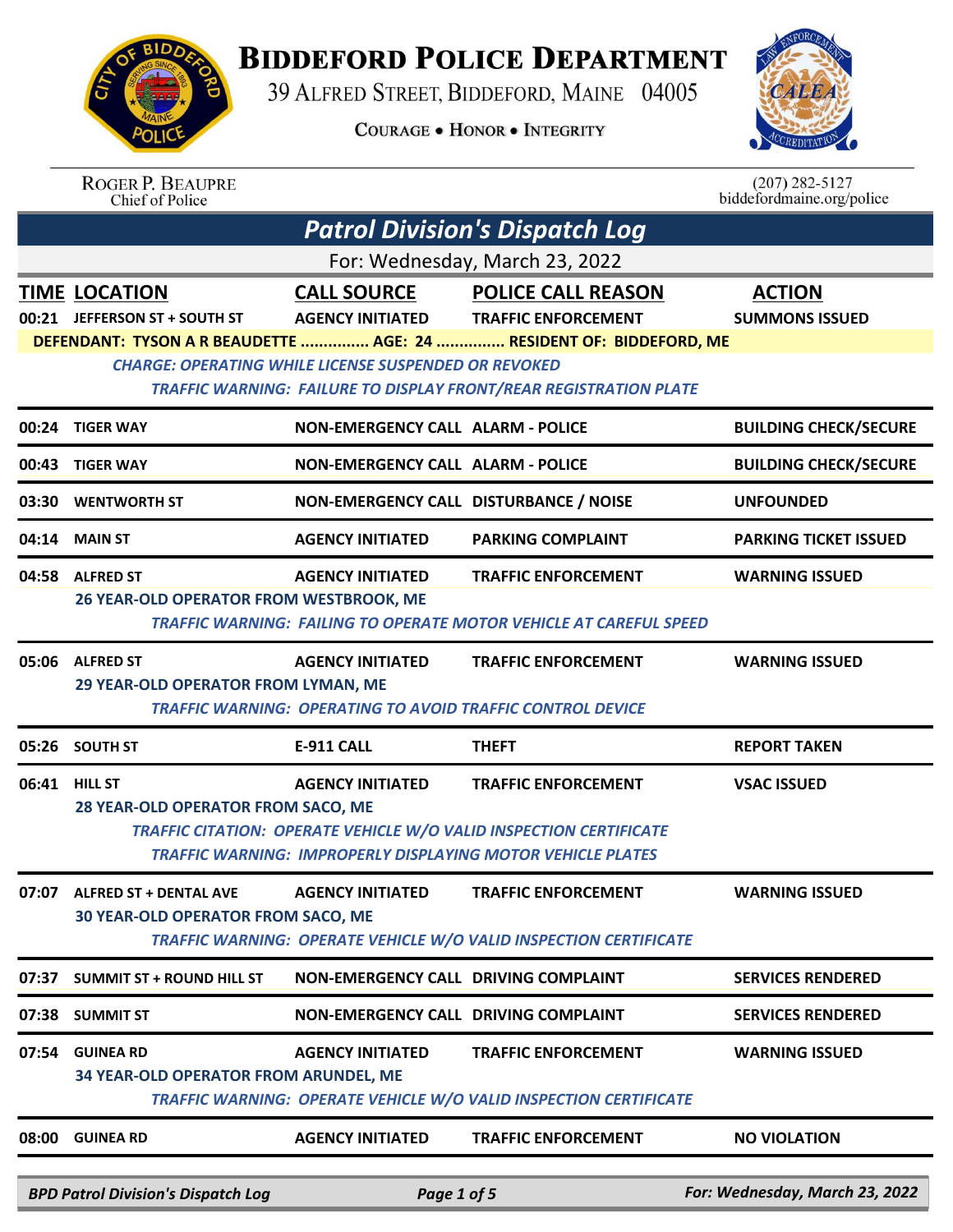|       | <b>TIME LOCATION</b><br>08:16 SPRUCE ST                                                          | <b>CALL SOURCE</b><br><b>AGENCY INITIATED</b>                                          | <b>POLICE CALL REASON</b><br><b>TRAFFIC ENFORCEMENT</b>                                                  | <b>ACTION</b><br><b>WARNING ISSUED</b> |  |
|-------|--------------------------------------------------------------------------------------------------|----------------------------------------------------------------------------------------|----------------------------------------------------------------------------------------------------------|----------------------------------------|--|
|       | 17 YEAR-OLD OPERATOR FROM BIDDEFORD, ME<br><b>TRAFFIC WARNING: FAILING TO STOP FOR STOP SIGN</b> |                                                                                        |                                                                                                          |                                        |  |
|       | 08:21 POOL ST<br><b>49 YEAR-OLD OPERATOR FROM GRAY, ME</b>                                       | <b>AGENCY INITIATED</b>                                                                | <b>TRAFFIC ENFORCEMENT</b><br>TRAFFIC WARNING: OPERATE VEHICLE W/O VALID INSPECTION CERTIFICATE          | <b>WARNING ISSUED</b>                  |  |
| 08:23 | <b>SOUTH ST</b>                                                                                  | <b>NON-EMERGENCY CALL CHECK WELFARE</b>                                                |                                                                                                          | <b>SERVICES RENDERED</b>               |  |
| 08:44 | <b>BOULDER WAY + ALFRED ST</b><br><b>46 YEAR-OLD OPERATOR FROM BIDDEFORD, ME</b>                 | <b>AGENCY INITIATED</b><br><b>TRAFFIC WARNING: FAILURE TO REGISTER VEHICLE</b>         | <b>TRAFFIC ENFORCEMENT</b>                                                                               | <b>WARNING ISSUED</b>                  |  |
| 09:06 | <b>POOL ST + KYLE LN</b>                                                                         | <b>NON-EMERGENCY CALL DISABLED VEHICLE</b>                                             |                                                                                                          | <b>SERVICES RENDERED</b>               |  |
|       | 09:09 SUMMER ST<br>33 YEAR-OLD OPERATOR FROM BIDDEFORD, ME                                       | <b>AGENCY INITIATED</b><br><b>TRAFFIC WARNING: FAILURE TO REGISTER VEHICLE</b>         | <b>TRAFFIC ENFORCEMENT</b><br>TRAFFIC WARNING: OPERATE VEHICLE W/O VALID INSPECTION CERTIFICATE          | <b>WARNING ISSUED</b>                  |  |
|       | 09:20 ALFRED ST                                                                                  | <b>AGENCY INITIATED</b>                                                                | <b>SUSPICION</b>                                                                                         | <b>SERVICES RENDERED</b>               |  |
| 09:42 | <b>FORTUNES ROCKS RD</b>                                                                         | <b>AGENCY INITIATED</b>                                                                | <b>ANIMAL COMPLAINT</b>                                                                                  | <b>NO VIOLATION</b>                    |  |
| 09:48 | <b>BEACH HOUSE LN</b>                                                                            | <b>AGENCY INITIATED</b>                                                                | <b>COMMUNITY ENGAGEMENT</b>                                                                              | <b>NO VIOLATION</b>                    |  |
| 09:59 | <b>OCEAN AVE + SEVENTH ST</b>                                                                    | <b>AGENCY INITIATED</b>                                                                | <b>ANIMAL COMPLAINT</b>                                                                                  | <b>WARNING ISSUED</b>                  |  |
|       | 10:23 POOL ST + HILL ST<br>24 YEAR-OLD OPERATOR FROM SACO, ME                                    | <b>AGENCY INITIATED</b><br>TRAFFIC WARNING: OPERATING A DEFECTIVE MOTOR VEHICLE        | <b>TRAFFIC ENFORCEMENT</b><br>TRAFFIC CITATION: OPERATE VEHICLE W/O VALID INSPECTION CERTIFICATE         | <b>VSAC ISSUED</b>                     |  |
|       | 10:26 WEST ST<br>57 YEAR-OLD OPERATOR FROM BIDDEFORD, ME                                         | <b>AGENCY INITIATED</b><br><b>TRAFFIC WARNING: SPEEDING 10-14 MPH OVER LIMIT</b>       | <b>TRAFFIC ENFORCEMENT</b>                                                                               | <b>WARNING ISSUED</b>                  |  |
| 10:29 | <b>MAPLEWOOD AVE</b>                                                                             | <b>NON-EMERGENCY CALL PAPERWORK</b>                                                    |                                                                                                          | <b>PAPERWORK SERVED</b>                |  |
|       | 10:31 ALFRED ST                                                                                  | <b>NON-EMERGENCY CALL BOLO</b>                                                         |                                                                                                          | <b>NEGATIVE CONTACT</b>                |  |
| 10:37 | <b>ALFRED ST</b>                                                                                 | <b>AGENCY INITIATED</b>                                                                | <b>PAPERWORK</b>                                                                                         | <b>PAPERWORK NOT SERVED</b>            |  |
|       | 10:41 WEST ST + CENTURY DR<br><b>41 YEAR-OLD OPERATOR FROM BIDDEFORD, ME</b>                     | <b>AGENCY INITIATED</b><br><b>TRAFFIC WARNING: FAILING TO YIELD THE RIGHT OF WAY</b>   | <b>TRAFFIC ENFORCEMENT</b><br><b>TRAFFIC WARNING: FAILING TO HAVE MOTOR VEHICLE LICENSE IN POSSESION</b> | <b>WARNING ISSUED</b>                  |  |
|       | 10:45 ALFRED ST + UNION ST<br><b>38 YEAR-OLD OPERATOR FROM AUBURN, ME</b>                        | <b>AGENCY INITIATED</b><br><b>TRAFFIC WARNING: OPERATING A DEFECTIVE MOTOR VEHICLE</b> | <b>TRAFFIC ENFORCEMENT</b><br><b>TRAFFIC CITATION: OPERATE VEHICLE W/O VALID INSPECTION CERTIFICATE</b>  | <b>VSAC ISSUED</b>                     |  |

*BPD Patrol Division's Dispatch Log Page 2 of 5 For: Wednesday, March 23, 2022*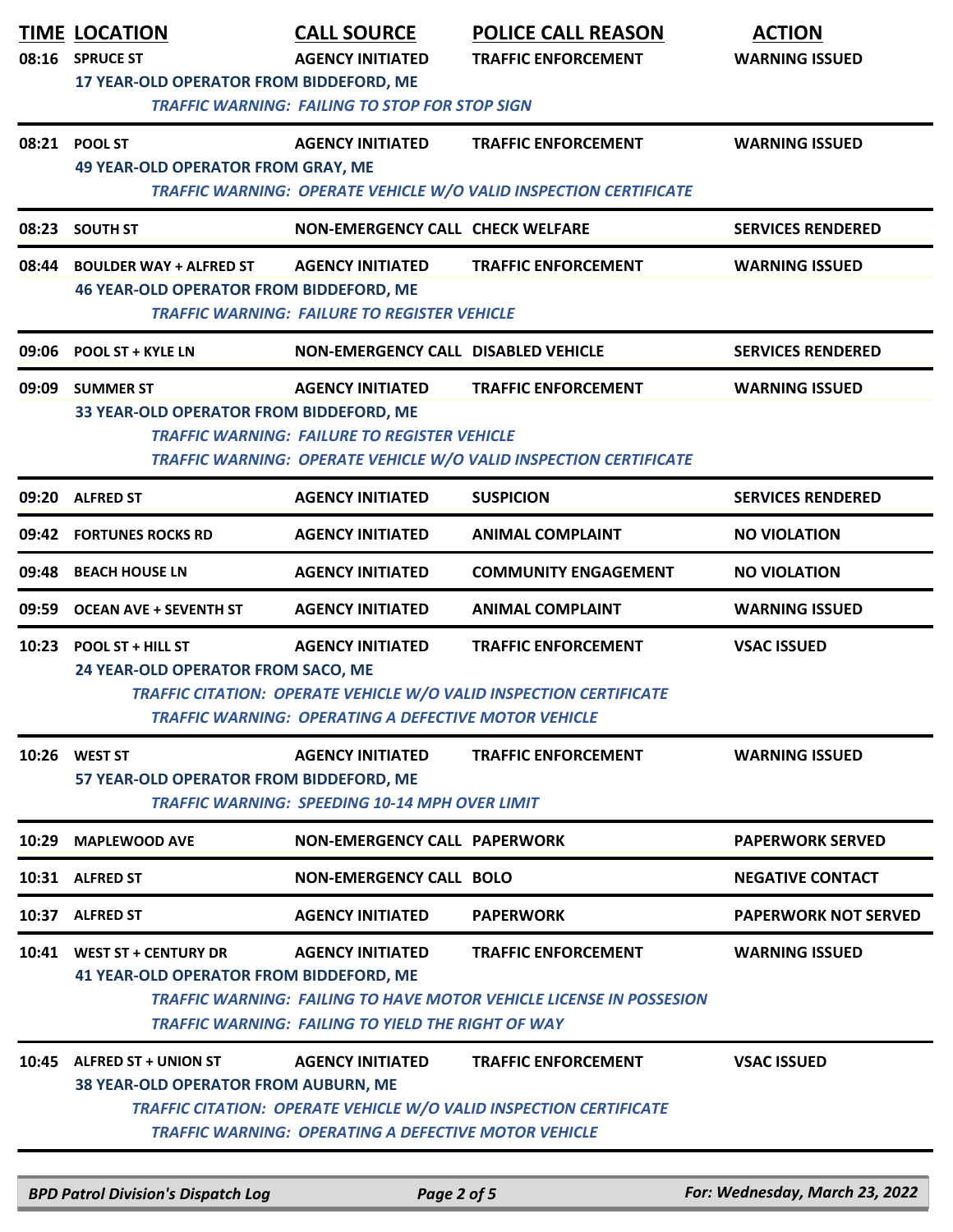| 11:03 | <b>TIME LOCATION</b><br><b>PRECOURT ST + MOUNTAIN RD</b><br>65 YEAR-OLD OPERATOR FROM BIDDEFORD, ME | <b>CALL SOURCE</b><br><b>AGENCY INITIATED</b><br><b>TRAFFIC WARNING: MOTOR VEHICLE FOLLOWING TOO CLOSE</b> | <b>POLICE CALL REASON</b><br><b>TRAFFIC ENFORCEMENT</b> | <b>ACTION</b><br><b>WARNING ISSUED</b> |
|-------|-----------------------------------------------------------------------------------------------------|------------------------------------------------------------------------------------------------------------|---------------------------------------------------------|----------------------------------------|
|       | 11:04 ALFRED ST                                                                                     | <b>NON-EMERGENCY CALL PAPERWORK</b>                                                                        |                                                         | <b>PAPERWORK NOT SERVED</b>            |
|       | 11:10 GREEN ST                                                                                      | <b>AGENCY INITIATED</b>                                                                                    | <b>PAPERWORK</b>                                        | <b>SERVICES RENDERED</b>               |
|       | 11:13 STATE ST                                                                                      | <b>AGENCY INITIATED</b>                                                                                    | <b>PAPERWORK</b>                                        | <b>NEGATIVE CONTACT</b>                |
| 11:35 | <b>NEW COUNTY RD</b>                                                                                | <b>OTHER</b>                                                                                               | <b>PAPERWORK</b>                                        | <b>PAPERWORK NOT SERVED</b>            |
| 11:39 | <b>SUMMER ST + BIRCH ST</b>                                                                         |                                                                                                            | NON-EMERGENCY CALL VEHICLE CRASH - POLICE ONLY          | <b>REPORT TAKEN</b>                    |
|       | 11:41 ALFRED ST<br>37 YEAR-OLD OPERATOR FROM OLD ORCHARD BEACH, ME                                  | <b>AGENCY INITIATED</b><br><b>TRAFFIC WARNING: FAILURE TO REGISTER VEHICLE</b>                             | <b>TRAFFIC ENFORCEMENT</b>                              | <b>WARNING ISSUED</b>                  |
| 11:49 | <b>MAIN ST</b><br><b>30 YEAR-OLD OPERATOR FROM SANFORD, ME</b>                                      | <b>AGENCY INITIATED</b><br><b>TRAFFIC WARNING: SPEEDING 10-14 MPH OVER LIMIT</b>                           | <b>TRAFFIC ENFORCEMENT</b>                              | <b>WARNING ISSUED</b>                  |
| 11:51 | <b>MEDICAL CENTER DR</b>                                                                            | <b>AGENCY INITIATED</b>                                                                                    | <b>PAPERWORK</b>                                        | <b>PAPERWORK SERVED</b>                |
| 12:02 | <b>MAIN ST + MAPLEWOOD AVE</b><br><b>48 YEAR-OLD OPERATOR FROM LYMAN, ME</b>                        | <b>AGENCY INITIATED</b><br><b>TRAFFIC WARNING: SPEEDING 10-14 MPH OVER LIMIT</b>                           | <b>TRAFFIC ENFORCEMENT</b>                              | <b>WARNING ISSUED</b>                  |
|       | 12:02 ALFRED ST                                                                                     | <b>AGENCY INITIATED</b>                                                                                    | <b>VEHICLE CRASH - POLICE ONLY</b>                      | <b>STATE FORM TAKEN</b>                |
| 12:10 | <b>GRANITE ST</b>                                                                                   | <b>AGENCY INITIATED</b>                                                                                    | <b>PAPERWORK</b>                                        | <b>NEGATIVE CONTACT</b>                |
| 12:41 | <b>MAIN ST</b>                                                                                      | <b>AGENCY INITIATED</b>                                                                                    | <b>COMMUNITY ENGAGEMENT</b>                             | <b>SERVICES RENDERED</b>               |
|       | 12:47 HILL ST                                                                                       | <b>AGENCY INITIATED</b>                                                                                    | <b>COMMUNITY ENGAGEMENT</b>                             | <b>SERVICES RENDERED</b>               |
|       | 12:54 POOL ST                                                                                       | <b>AGENCY INITIATED</b>                                                                                    | <b>COMMUNITY ENGAGEMENT</b>                             | <b>NO VIOLATION</b>                    |
|       | <b>13:08 MAIN ST</b>                                                                                | <b>NON-EMERGENCY CALL THEFT</b>                                                                            |                                                         | <b>REPORT TAKEN</b>                    |
| 13:13 | <b>MAIN ST</b>                                                                                      | <b>AGENCY INITIATED</b>                                                                                    | <b>ARTICLES LOST/FOUND</b>                              | <b>REPORT TAKEN</b>                    |
| 13:39 | <b>MAIN ST</b>                                                                                      | <b>NON-EMERGENCY CALL CHECK WELFARE</b>                                                                    |                                                         | <b>SERVICES RENDERED</b>               |
|       | 13:54 ALFRED ST                                                                                     | <b>NON-EMERGENCY CALL BOLO</b>                                                                             |                                                         | <b>NEGATIVE CONTACT</b>                |
|       | 14:04 VINE ST                                                                                       | NON-EMERGENCY CALL HARASSMENT                                                                              |                                                         | <b>REPORT TAKEN</b>                    |
| 14:17 | <b>MAIN ST + ELM ST</b>                                                                             | <b>NON-EMERGENCY CALL CHECK WELFARE</b>                                                                    |                                                         | <b>GONE ON ARRIVAL</b>                 |
| 14:17 | <b>ALFRED ST</b>                                                                                    | <b>WALK-IN AT STATION</b>                                                                                  | <b>PAPERWORK</b>                                        | <b>PAPERWORK SERVED</b>                |
| 14:43 | <b>MAIN ST</b>                                                                                      | <b>AGENCY INITIATED</b>                                                                                    | <b>ESCORTS / RELAYS</b>                                 | <b>SERVICES RENDERED</b>               |
| 15:17 | <b>GRAHAM ST</b>                                                                                    | <b>OTHER</b>                                                                                               | <b>PAPERWORK</b>                                        | <b>SERVICES RENDERED</b>               |
| 15:24 | <b>MAIN ST</b>                                                                                      | <b>E-911 CALL</b>                                                                                          | 911 MISUSE                                              | <b>SERVICES RENDERED</b>               |

*BPD Patrol Division's Dispatch Log Page 3 of 5 For: Wednesday, March 23, 2022*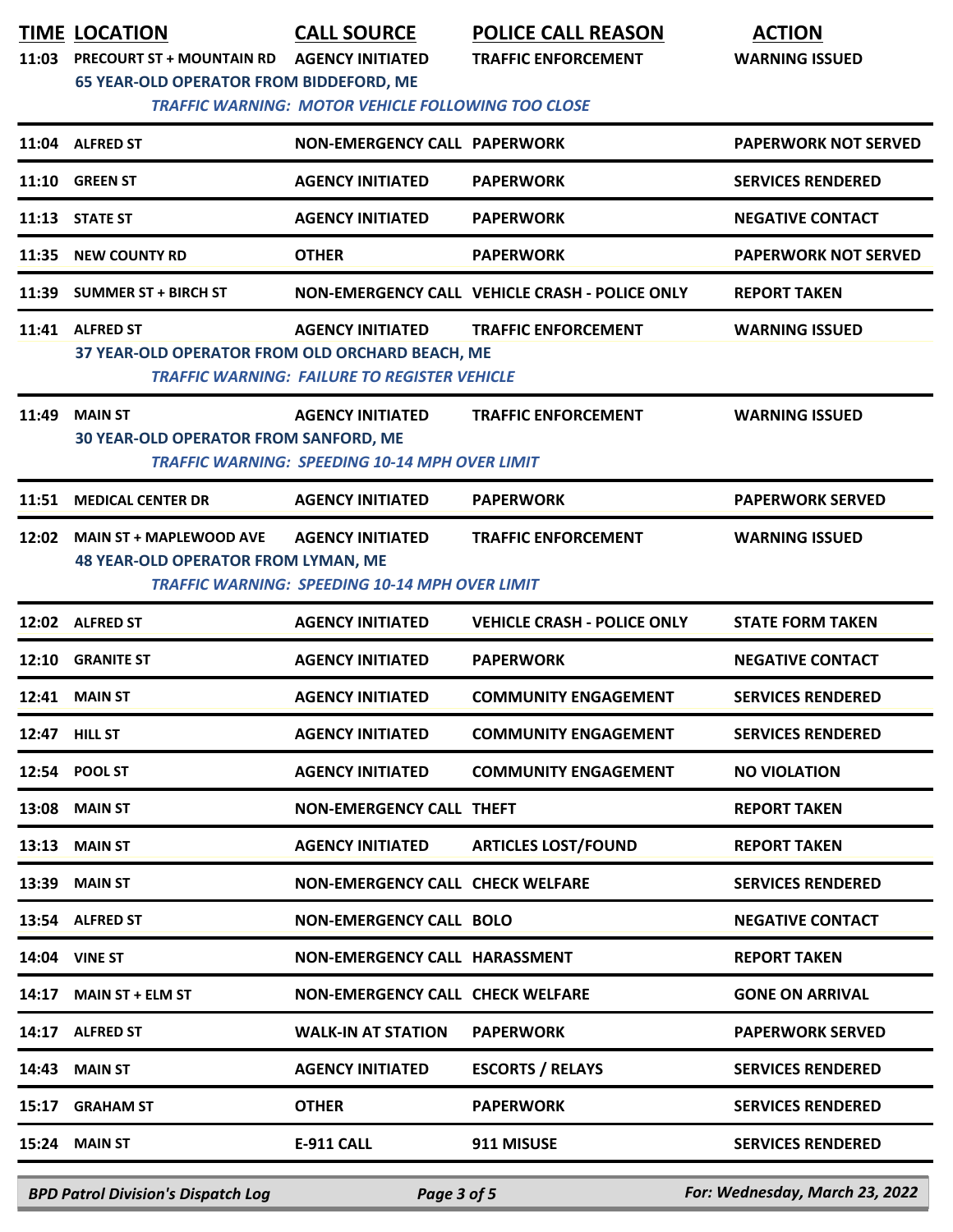|                                                                                                                                                                                                                                                                                                            | <b>TIME LOCATION</b><br>15:26 SACO FALLS WAY | <b>CALL SOURCE</b><br><b>NON-EMERGENCY CALL CHECK WELFARE</b> | <b>POLICE CALL REASON</b>                             | <b>ACTION</b><br><b>SERVICES RENDERED</b> |
|------------------------------------------------------------------------------------------------------------------------------------------------------------------------------------------------------------------------------------------------------------------------------------------------------------|----------------------------------------------|---------------------------------------------------------------|-------------------------------------------------------|-------------------------------------------|
|                                                                                                                                                                                                                                                                                                            | 15:31 HILL ST + BACON ST                     | <b>NON-EMERGENCY CALL SUSPICION</b>                           |                                                       | <b>REFERRED OTHER AGENCY</b>              |
|                                                                                                                                                                                                                                                                                                            | 15:34 MAIN ST + ALFRED ST                    | <b>E-911 CALL</b>                                             | <b>BOLO</b>                                           | <b>SERVICES RENDERED</b>                  |
| 15:35                                                                                                                                                                                                                                                                                                      | <b>MAIN ST</b>                               | NON-EMERGENCY CALL PARKING COMPLAINT                          |                                                       | <b>UNFOUNDED</b>                          |
| 15:38                                                                                                                                                                                                                                                                                                      | <b>BIDDEFORD GATEWAY CTR</b>                 | <b>E-911 CALL</b>                                             | <b>VEHICLE CRASH - POLICE ONLY</b>                    | <b>SERVICES RENDERED</b>                  |
| 15:49                                                                                                                                                                                                                                                                                                      | <b>PROCTOR RD</b>                            | <b>E-911 CALL</b>                                             | <b>DISTURBANCE / NOISE</b>                            | <b>REPORT TAKEN</b>                       |
|                                                                                                                                                                                                                                                                                                            | 16:08 ALFRED ST                              | <b>NON-EMERGENCY CALL CHECK WELFARE</b>                       |                                                       | <b>TRANSPORT TO HOSPITAL</b>              |
|                                                                                                                                                                                                                                                                                                            | 16:18 OCEAN PARK RD, SACO, ME                | <b>AGENCY INITIATED</b>                                       | <b>PAPERWORK</b>                                      | <b>SERVICES RENDERED</b>                  |
| 16:34                                                                                                                                                                                                                                                                                                      | <b>DARTMOUTH ST</b>                          | <b>NON-EMERGENCY CALL CIVIL COMPLAINT</b>                     |                                                       | <b>CIVIL COMPLAINT</b>                    |
| 17:15                                                                                                                                                                                                                                                                                                      | <b>BOULDER WAY</b>                           | <b>E-911 CALL</b>                                             | 911 MISUSE                                            | <b>NEGATIVE CONTACT</b>                   |
| 17:47                                                                                                                                                                                                                                                                                                      | <b>BACON ST</b>                              | NON-EMERGENCY CALL CRIMINAL MISCHIEF                          |                                                       | <b>REPORT TAKEN</b>                       |
| 18:09 SOUTH ST<br>NON-EMERGENCY CALL WARRANT ARREST<br><b>ARREST(S) MADE</b><br>DEFENDANT: CORY S BARRY  AGE: 29  RESIDENT OF: BIDDEFORD, ME<br><b>CHARGE: REFUSING TO SUBMIT TO ARREST OR DETENTION-REFUSAL TO STOP</b><br><b>CHARGE: VIOLATING CONDITION OF RELEASE</b><br><b>CHARGE: WARRANT ARREST</b> |                                              |                                                               |                                                       |                                           |
|                                                                                                                                                                                                                                                                                                            | 18:09 ALFRED ST                              | <b>NON-EMERGENCY CALL BOLO</b>                                |                                                       | <b>NEGATIVE CONTACT</b>                   |
|                                                                                                                                                                                                                                                                                                            | 18:14 ELM ST                                 | <b>E-911 CALL</b>                                             | 911 MISUSE                                            | <b>NEGATIVE CONTACT</b>                   |
|                                                                                                                                                                                                                                                                                                            | 18:27 ALFRED ST                              | <b>WALK-IN AT STATION</b>                                     | <b>PROTECTION FROM ABUSE SERVICE PAPERWORK SERVED</b> |                                           |
|                                                                                                                                                                                                                                                                                                            | 18:35 WEST ST                                | <b>NON-EMERGENCY CALL SUSPICION</b>                           |                                                       | <b>REPORT TAKEN</b>                       |
| 18:41 PROCTOR RD<br><b>AGENCY INITIATED</b><br><b>OUT FOR FOLLOW UP</b><br><b>SUMMONS ISSUED</b><br>DEFENDANT: CODY W RUCK  AGE: 23  RESIDENT OF: BIDDEFORD, ME<br><b>CHARGE: CRIMINAL MISCHIEF</b>                                                                                                        |                                              |                                                               |                                                       |                                           |
|                                                                                                                                                                                                                                                                                                            | 18:42 ALFRED ST                              | <b>E-911 CALL</b>                                             | <b>BOLO</b>                                           | <b>NEGATIVE CONTACT</b>                   |
|                                                                                                                                                                                                                                                                                                            | 18:48 PARKVIEW CT                            | NON-EMERGENCY CALL PARKING COMPLAINT                          |                                                       | <b>NO ACTION REQUIRED</b>                 |
|                                                                                                                                                                                                                                                                                                            | 20:03 MT VERNON ST                           | NON-EMERGENCY CALL DISTURBANCE / NOISE                        |                                                       | <b>UNFOUNDED</b>                          |
|                                                                                                                                                                                                                                                                                                            | 20:25 ALFRED ST                              | <b>AGENCY INITIATED</b>                                       | <b>SUSPICION</b>                                      | <b>SERVICES RENDERED</b>                  |
| 21:30                                                                                                                                                                                                                                                                                                      | <b>RAYMOND ST</b>                            | <b>NON-EMERGENCY CALL SUSPICION</b>                           |                                                       | <b>UNFOUNDED</b>                          |
|                                                                                                                                                                                                                                                                                                            | 21:33 GRAHAM ST                              | <b>AGENCY INITIATED</b>                                       | <b>SUSPICION</b>                                      | <b>BUILDING CHECK/SECURE</b>              |
| 21:59                                                                                                                                                                                                                                                                                                      | <b>MAIN ST</b>                               | <b>NON-EMERGENCY CALL SUSPICION</b>                           |                                                       | <b>NEGATIVE CONTACT</b>                   |
|                                                                                                                                                                                                                                                                                                            | 22:07 HAYFIELD RD                            | <b>E-911 CALL</b>                                             | <b>DOMESTIC COMPLAINTS</b>                            | <b>REPORT TAKEN</b>                       |
|                                                                                                                                                                                                                                                                                                            | 22:46 HILL ST                                | <b>AGENCY INITIATED</b>                                       | <b>PAPERWORK</b>                                      | <b>NO ACTION REQUIRED</b>                 |

*BPD Patrol Division's Dispatch Log Page 4 of 5 For: Wednesday, March 23, 2022*